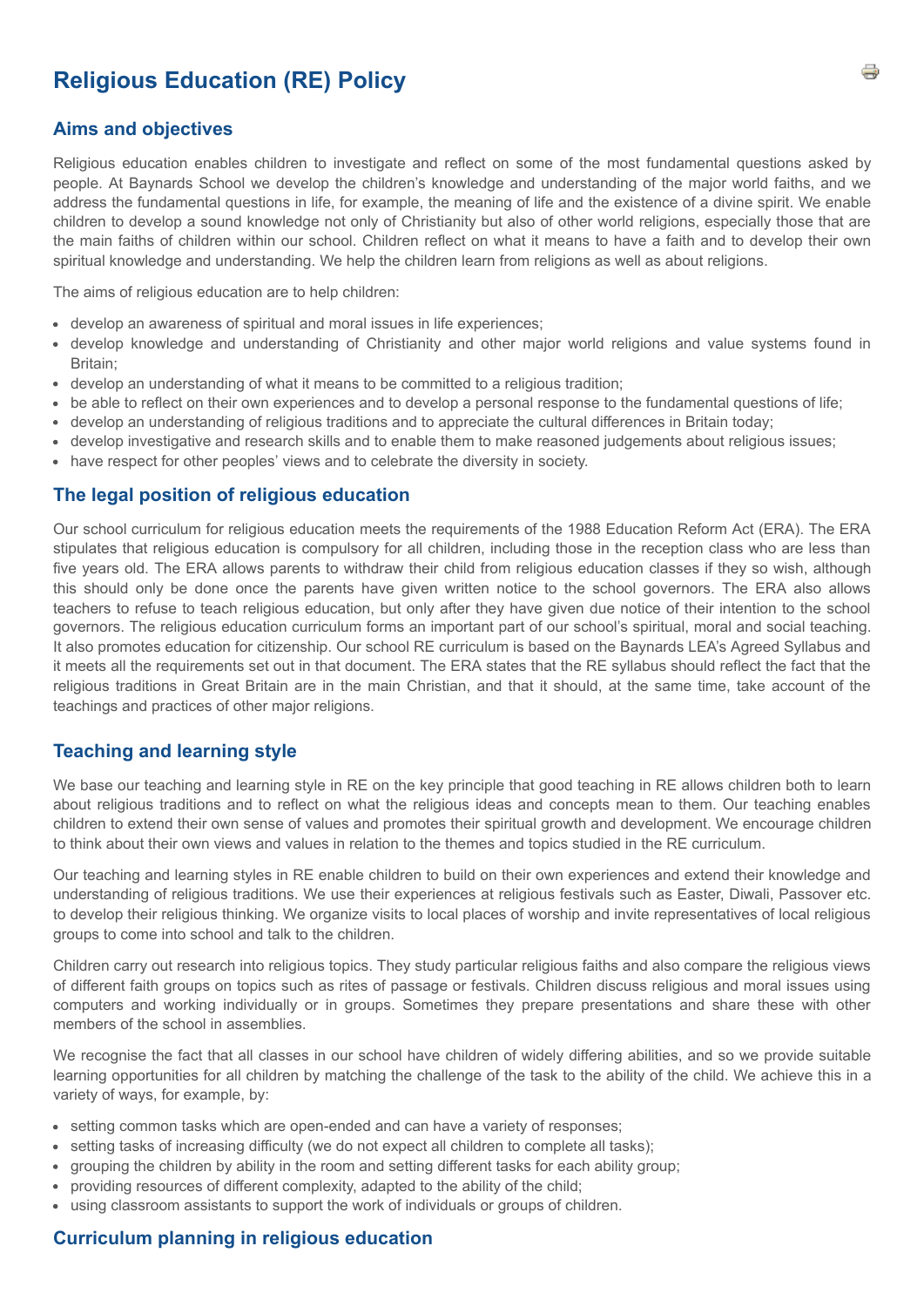We plan our religious education curriculum in accordance with the Essex LEA's Agreed Syllabus. We ensure that the topics studied in religious education build upon prior learning. We offer opportunities for children of all abilities to develop their skills and knowledge in each unit, and we ensure that the planned progression built into the scheme of work offers the children an increasing challenge as they move through the school.

We carry out the curriculum planning in religious education in three phases (long-term, medium-term and short-term). The long-term plan maps the religious education topics studied in each term during each key stage. The RE co-ordinator works out this plan in conjunction with teaching colleagues in each year group. We teach religious education topics in conjunction with other subjects, especially at Key Stage 1. In Key Stage 2 we place an increasing emphasis on independent study of religious themes and topics.

Our medium-term plans give details of each unit of work for each term. The RE co-ordinator keeps and reviews these plans on a regular basis. As we have some mixed-age classes, we carry out the medium-term planning on a two-year rotation cycle. By so doing, we ensure that children have complete coverage of the Agreed Syllabus but do not have to repeat topics.

The class teacher writes the plans for each lesson and lists the specific learning objectives for that lesson. S/he keeps these individual plans and often discusses them on an informal basis with the RE co-ordinator.

# **Foundation Stage**

We teach religious education to all children in the school, including those in the reception class.

In reception classes, religious education is an integral part of the topic work covered during the year. As the reception class is part of the Foundation Stage of the National Curriculum, we relate the religious education aspects of the children's work to the objectives set out in the Early Learning Goals which underpin the curriculum planning for children aged three to five.

# **Contribution of religious education to the teaching of other subjects**

## **English**

Religious education contributes significantly to the teaching of English in our school by actively promoting the skills of reading, writing, speaking and listening. Some of the texts that we use in the Literacy Hour have religious themes or content, which encourages discussion, and this is our way of promoting the skills of speaking and listening. We also encourage the children to write letters and record information in order to develop their writing ability.

We use ICT where appropriate in religious education. The children find, select and analyse information, using the internet and CD ROMs. They also use ICT to review, modify and evaluate their work and to improve its presentation.

# **Personal, social and health education (PSHE) and citizenship**

Through our religious education lessons, we teach the children about the values and moral beliefs that underpin individual choices of behaviour. So, for example, we contribute to the discussion of topics such as smoking, drugs and health education. We also promote the values and attitudes required for citizenship in a democracy by teaching respect for others and the need for personal responsibility. In general, by promoting tolerance and understanding of other people, we enable children to appreciate what it means to be positive members of our pluralistic *society.*

# **Spiritual, moral, social and cultural development**

Through teaching religious education in our school, we provide opportunities for spiritual development. Children consider and respond to questions concerning the meaning and purpose of life. We help them to recognise the difference between right and wrong through the study of moral and ethical questions. We enhance their social development by helping them to build a sense of identity in a multicultural society. Children explore issues of religious faith and values and, in so doing, they develop their knowledge and understanding of the cultural context of their own lives.

# **Teaching religious education to children with special needs**

In our school we teach RE to all children, whatever their ability. The teaching of RE is a vital part of our school curriculum policy, which states that we provide a broad and balanced education for all our children. When teaching RE we ensure that we provide learning opportunities matched to the needs of children with learning difficulties. We take into account the targets set for individual children in their Individual Education Plans (IEPs).